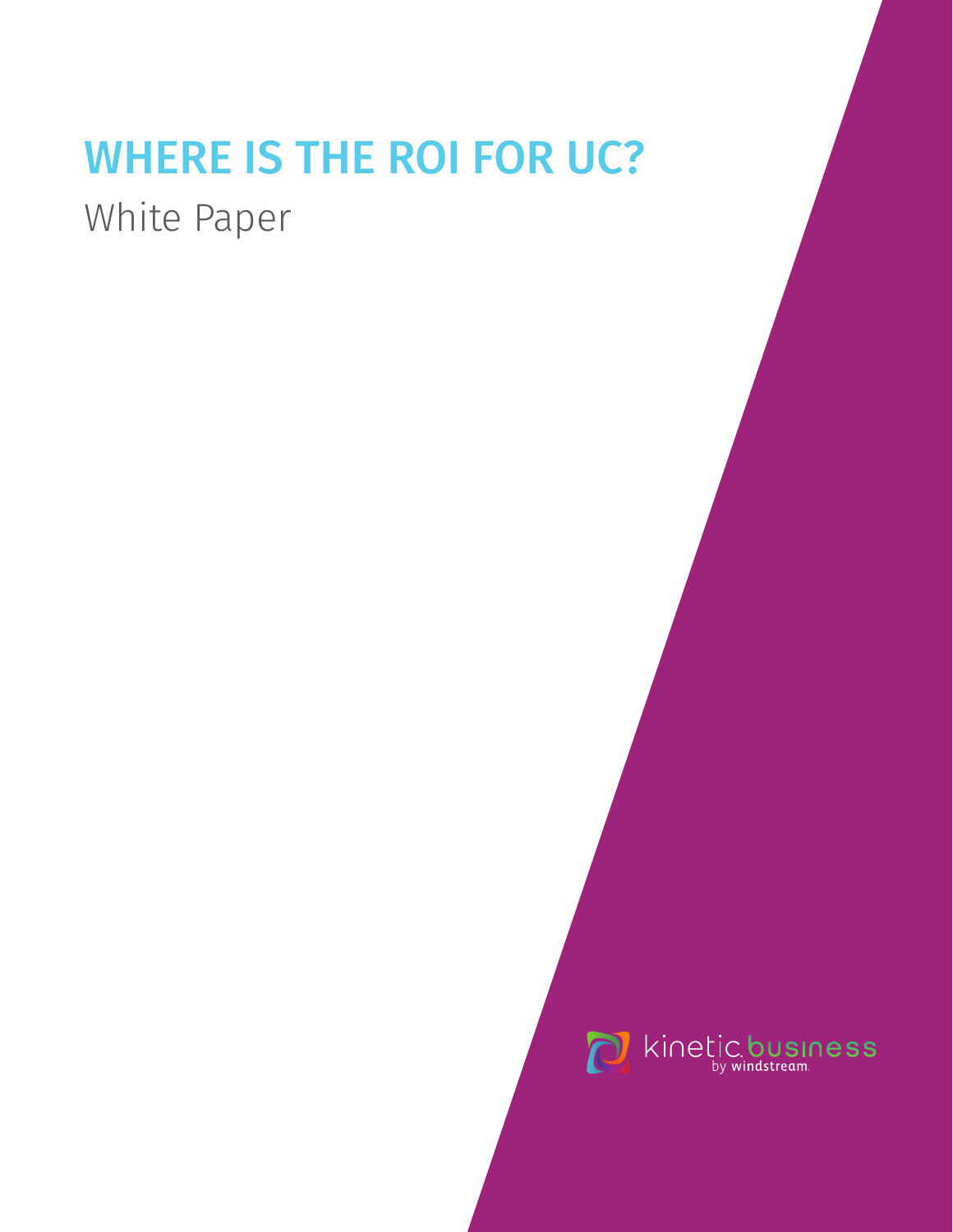#### Introduction

One of the great challenges in deploying a Unified Communications (UC) solution is determining the Return on Investment (ROI) for the expenditure. The business case for UC has been well proven over the past few years, but how do you get that message across to the key decision makers? According to online resource, Software Advice, one good way to justify buying a UC solution is to consider how it can transform your employees' work styles, rather than just looking at line-item cuts in your annual budget.<sup>1</sup>

The key will be to find a partner who will work with you to understand how your business operates and has experience in integrating UC into your business processes. As ROI is an element in virtually every UC acquisition, experience in working with customers on UC deployments will be an essential element in a provider's portfolio.

#### The Hard-Dollar/Soft-Dollar Challenge

Early adopters of UC have found significant hard-dollar savings, many of which are thoroughly documented. However, the difficulty users face in developing a sound business case is that many of the paybacks are based on removing communications bottlenecks to increase productivity, efficiency and business agility. While these are indeed worthwhile goals, many business managers equate those with soft-dollar savings and not real money you can put in the bank.

*Agree upon a formula that takes soft-dollar savings into account, even if they are not valued dollar-for-dollar with hard-dollar savings.* 

However, those productivity-related savings are real—so it is important that the UC project team reaches an agreement with the business managers as to how they should account for this crucial element. In developing the investment case for UC, the organization should agree upon a formula that takes those soft-dollar savings into account, even if they are not valued dollar-for-dollar with hard-dollar savings.

Finally, it is critically important that you revisit them after the installation in order to demonstrate the value of the solution and to justify its expansion.



#### Where Are the Savings in UC?

Since many companies have already deployed UC, we have a good framework for where to look for savings. Your provider should be able to help you not only identify these areas but provide guidance as to the savings you might expect. IT professionals should assess the existing costs of all of the functions that a UC rollout would replace, such as carrier services, hardware and software maintenance, projections of future upgrades and associated support staff.

In terms of hard-dollar savings, you only need to look at how business is changing to see the value that UC collaboration capabilities can deliver. Today's organizations are more distributed with many people working from customer locations, on the road or from home. However, those workers still need the ability to collaborate on projects in an efficient manner. A recent article in *Forbes* stated that any knowledge-based company that manages to master unified collaboration will not only get an edge in today's market, they will also progress exponentially ahead of competitors that don't.<sup>2</sup>

*People working from customer locations, on the road or from home, still need the ability to collaborate on projects in an efficient manner.* 

While the various collaboration capabilities inherent in a UC solution show the best combination of hard-dollar savings and soft-dollar productivity gains, there are many other time-saving efficiencies inherent in a UC solution. In retail, manufacturers can immediately share digital prototypes with retailers via video conference. They can even share prototypes with individual stores or their colleagues in other markets to gather comprehensive, real-time feedback. UC enables them to get a true sense of supply and demand, which is useful not only to the retailer, but also to the manufacturer's finance team, who can price the item appropriately. <sup>3</sup>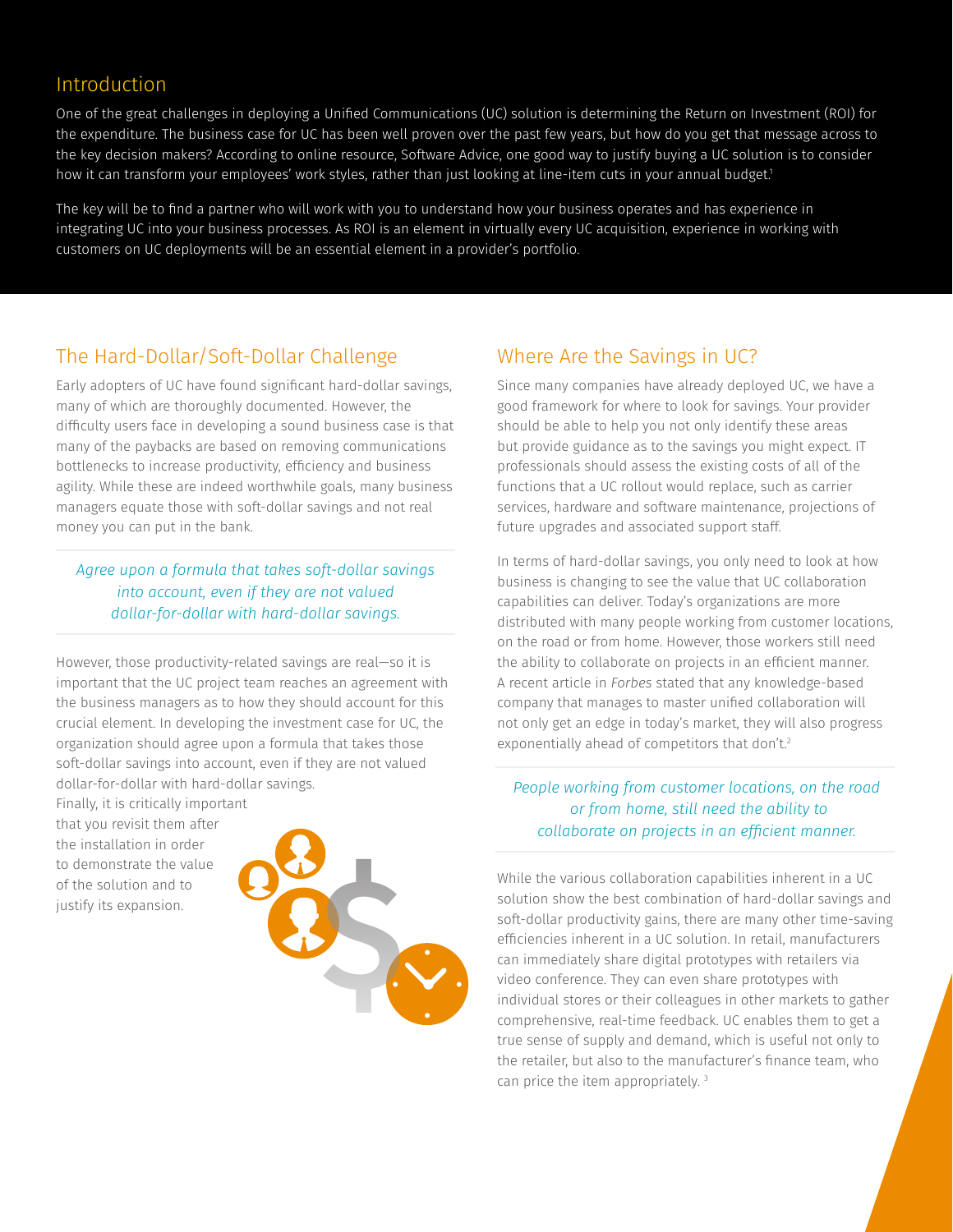**Audio Conferencing** — Probably one of the quickest paybacks can come in the way of reduced audio conferencing costs. Organizations spend thousands of dollars per month on outside conferencing services, much of which can be brought in-house. There still might be the requirement to use outside services for large conferences or special events, but many of the day-to-day meetings can be moved to the UC solution.

Besides the savings in terms of out-of-pocket expenses, there is a major boost in efficiency and productivity from a UC-based audio conferencing solution. The first five to ten minutes of every conference are typically wasted with users dialing in late, forgetting the access number or passcode, determining who is on the bridge and so on. If the meeting isn't starting on time, everyone's time is being wasted.

With UC, the meeting organizer can schedule a conference in a desktop tool like Outlook, and when the meeting invite is sent, all of the access and password information is automatically included in the invite. Each participant accepts the invite, and when the time for the conference arrives, they simply click a link to join. A demonstration of how a UC conference works as opposed to the traditional process can be a real eye-opener for business managers.

**Video and Web Conferencing** — For a richer collaboration experience, UC can also support video conferences, web conferences and collaborative workspaces. The value of video is that participants have to stay fully engaged just as they would in an in-person meeting. Further, we tend to communicate by body language and gestures as much as we do by words, and all of that communication is captured in a video conference. If you are looking for real hard-dollar savings, try to identify routine in-person meetings that can be replaced by video conferencing, and when you consider the airfares, hotels and meal costs that can be eliminated, UC begins to look like a real bargain.

What's more, with the ability to link telecommuters as well as people in the office, team members can participate from home and return to their regular duties as soon as the conference is over.

**Presence Management** — Presence, or the ability to see a colleague's availability status (e.g., on phone, in meeting, with a customer, out of office, etc.) and to schedule a call immediately when they are free, is a tremendous efficiency booster and also reduces the volume of voicemail exchanges. Many UC users send a text to a colleague prior to calling to ensure they are indeed available to talk, ensuring more effective communications.

**Carrier Costs** — A UC solution can also impact carrier service costs. Site-to-site calls can account for 30-40% of long-distance charges, and many organizations have interconnected their locations with MPLS backbones that can dramatically reduce those costs. And with cloud-based UC, organizations can reap these savings without large upfront capital expenditures.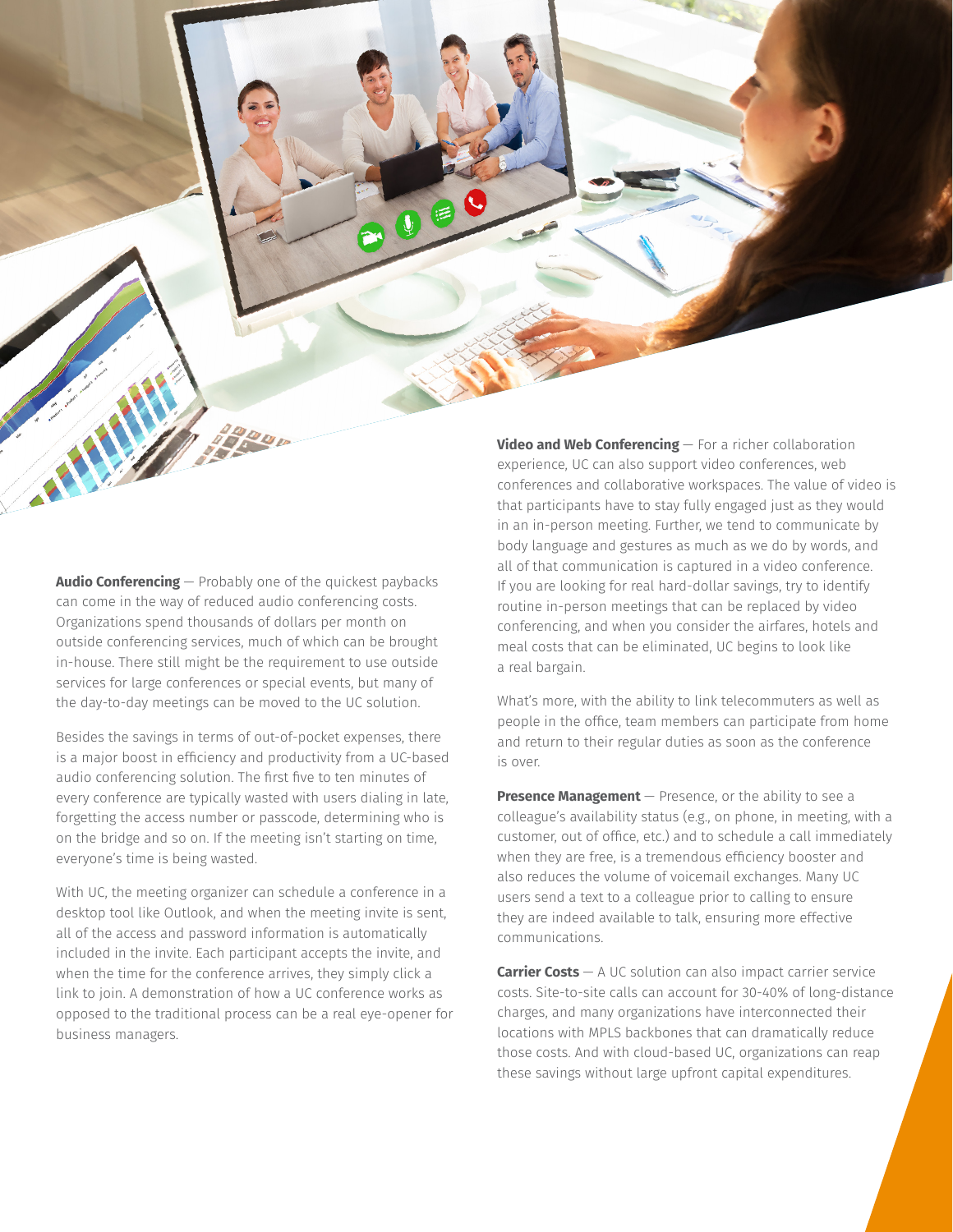## CEBP—Taking UC to the Next Level

While the individual productivity enhancements of UC are significant, the key to tapping into the real savings involves the development of Communications Enabled Business Processes (CEBP). This is a long and involved process, but the payoffs can be far more substantial. The idea in CEBP is to examine how specific business processes are conducted, particularly those that entail significant internal or external communications, and determine how they can be better addressed using the capabilities of a UC solution.

Demonstrating ROI from a CEBP solution will require an understanding of the organization's business processes and a mechanism for integrating UC into them. Then you can identify the number of transactions affected and compute the identifiable hard-dollar costs and increased productivity benefits that can be gained.

#### Rather than looking at shaving conferencing service costs, the goals of a CEBP solution might be:

| Faster Product<br>Development | Reduce product development times by x-percent by moving<br>from email-based project coordination to a collaborative<br>workspace where all team members have immediate access to<br>all current project data and communications.                                                                      |
|-------------------------------|-------------------------------------------------------------------------------------------------------------------------------------------------------------------------------------------------------------------------------------------------------------------------------------------------------|
| More<br>Transactions          | Increase the volume of transactions (e.g., insurance claims,<br>mortgage applications, orders, etc.) that can be processed with<br>the same workforce by giving agents the ability to call, text or<br>email a customer or a colleague directly out of any application<br>they are using.             |
| Faster Approvals              | Accelerate approval processes (e.g., loan approvals, hospital<br>discharges, etc.) by sending a text simultaneously to all parties<br>needed to approve the action rather than calling or emailing<br>each one individually, and allowing them to signal their<br>approval by responding to the text. |
| Better Customer<br>Engagement | Build enhanced customer loyalty through a contact center<br>that can manage email, chat and social media feeds<br>as well as voice calls                                                                                                                                                              |

Unlike a basic desktop UC application, a CEBP solution is a more involved process, but when the ROI impact is measured in terms of increased sales, faster inventory turnover or other key business metrics, the savings can be impressive.

The starting point in a CEBP solution is to work with business managers to identify those areas of your operations that depend heavily on communications or coordination. Typically, what you will find is that the processes were designed based on the rather limited capabilities of traditional communications tools like phone calls, voicemails, emails and possibly even faxes. Rather than depending on voice calls or emails to drive a process, look at the possibility of using text as an option. If fax is still a required communications vehicle, consider moving it to a fax server and incorporating unified messaging so users can get those faxes in their email rather than running off to the fax machine.

# **CEBP**

Examine how specific business processes are conducted and determine how they can be better addressed using the capabilities of a UC solution.